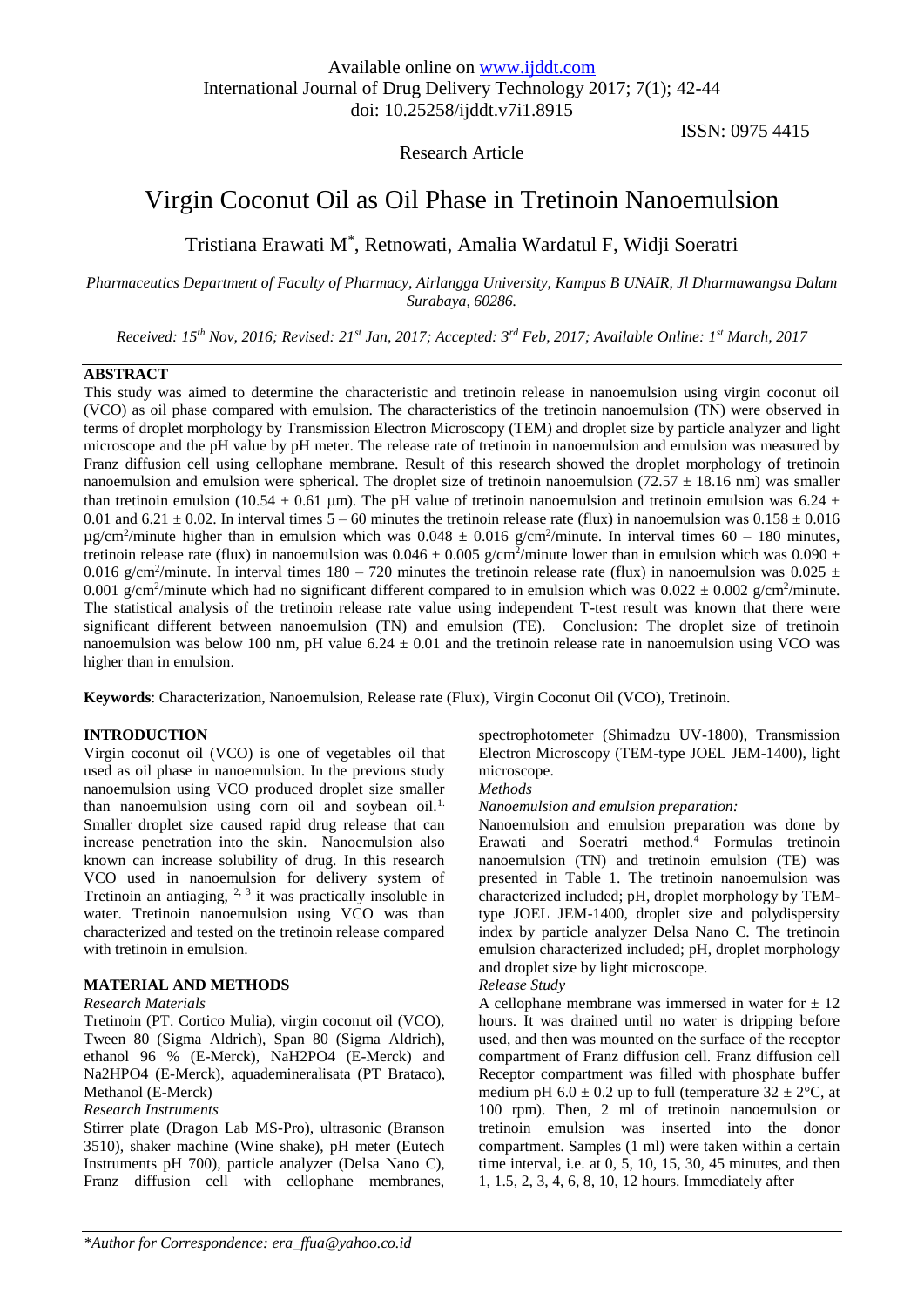

Figure 1: Release profile of tretinoin in nanoemulsion (TN) and in emulsion (TE).



Figure 2: Histogram release flux of tretinoin in nanoemulsion (TN) and in emulsion (TE) in interval times  $5 - 60$ ,  $60 -$ 180 and 180 – 720 minutes.

Table 1: Formula of Tretinoin in Nanoemulsion (TN) and Emulsion (TE) using VCO as oil phase.

|                                                  | Concentration (%) |        |  |
|--------------------------------------------------|-------------------|--------|--|
| Materials                                        | TN                | TE     |  |
| Tretinoin                                        | 0.1               | 0.1    |  |
| <b>VCO</b>                                       | 2.66              | 1,66   |  |
| Span 80                                          | 1.92              | 14,17  |  |
| Tween 80                                         | 18.66             | 6,40   |  |
| Ethanol 96%                                      | 3.42              |        |  |
| Phosphate<br>buffer<br>solution pH $6.0 \pm 0.5$ | ad 100            | ad 100 |  |

sampling medium was replaced with phosphate buffer pH  $6.0 \pm 0.2$  with a volume of samples taken. Subsequently, samples were taken and were observed with UV-Vis spectrophotometer. Tretinoin concentration in the sample was calculated using the standard curve regression equation, then correction to the measured concentration using the Wurster equation.

Table 2: Characteristics of Tretinoin Nanoemulsion (TN) and Treninoin Emulsion (TE).

| $(11)$ and Tremmond Emulsion (TE). |                     |                     |  |  |
|------------------------------------|---------------------|---------------------|--|--|
| Characteristic                     | TN                  | TE.                 |  |  |
| pH                                 | $6.29 \pm 0.01$     | $6.21 \pm 0.015$    |  |  |
| Droplet size                       | $85.53 \pm 6.28$ nm | $11.70 \pm 2.51$ um |  |  |
| Polidispersity                     | $0.676 \pm 0.05$    |                     |  |  |
| Index                              |                     |                     |  |  |

# **RESULT AND DISCUSSION**

The characteristics of tretinoin nanoemulsion (TN) and tretinoin emulsion (TE) included pH, droplet size and polidispersity index was presented in Table 2. The pH value of both nanoemulsion and emulsion tretinoin were in the range of pH skin, it was expected that would not cause irritation when used.

Tretinoin nanoemulsion droplet size was about 85.53  $\pm$ 6.28 nm; it was smaller than tretioin emulsion droplet size of  $11.70 \pm 2.51$  µm (Table 2). Droplet morphology of